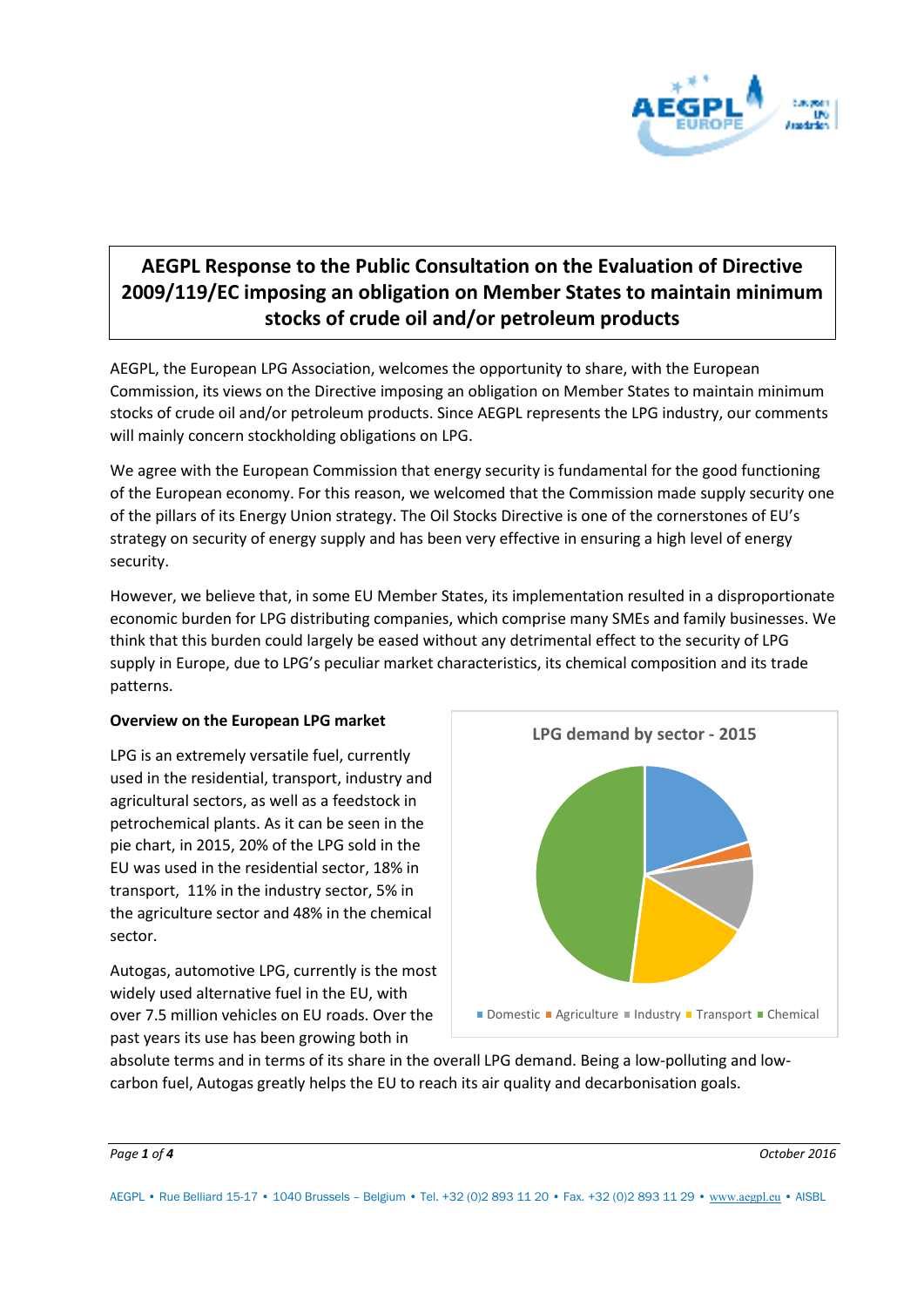

All Autogas cars are bi-fuel vehicles, which can indifferently run on LPG or gasoline. All Autogas cars sold and used in Europe are indeed equipped with both a gasoline and an LPG tank, and can switch between the two fuels at any time. In addition, the EU heavy duty fleet also comprises a small number LPG-diesel dual fuel vehicles. LPG heavy duty vehicles can indifferently run on pure diesel or a blend of diesel and LPG. Therefore, in case of a disruption in LPG supply, this would not negatively affect the EU economy, as all LPG vehicles can run in the short term either on gasoline or on diesel, until sufficient supply of LPG is reestablished. The only noticeable downside is that, during that period of time, these vehicles would not benefit from the lower GHG and pollutant emission levels offered by using LPG as transport fuel.

An emergency mechanism allowing fuel switching as a possible measure to address disruption of supply, i.e. resulting in allocating the volumes of LPG used in transport to other LPG uses would by itself guarantee a very high level of security of supply. **In the past 5 years, the yearly volumes of LPG sold as transport fuel were equal to 150 to 241 days of net LPG imports and represented around 20% of the annual consumption of LPG in the EU**. This mechanism would put a limited pressure on gasoline and diesel supply, since LPG only represents 2% of the road transport energy mix.

**We believe that the Directive should allow Member States to satisfy their emergency reserve commitment by establishing a fuel switching mechanism, as foreseen in article 3.1 of the Agreement on an International Energy Program.** This would ease the burden on LPG distributors in countries where LPG stockholding obligations have been introduced, without negatively affecting the security of supply in the EU.

#### **Crude oil stocks**

LPG is a by-product of crude oil refining and of natural gas processing. Depending on the chemical composition of crude oil, 3% to 6% of the output of its refining process is LPG. Therefore, crude oil stocks held by Member States help increasing LPG's security of supply because, once refined, part of the output is LPG. According to Eurostat data, stocks of crude oil held in Europe over the past year amounted between 121.000 kilotonnes and 132.000 kilotonnes. This means that, if refined, this would generate between 1.480 and 3.290 kilotonnes of LPG. **Over the past 5 years, this was equivalent to 39 to 192 days of net yearly LPG imports and to 5% to 14% of the annual LPG consumption.**

For this reason, crude oil stocks and fuel switching capacity ensure a very high security of supply (i.e. over the past 5 years, between 190 and 462 days of annual LPG net imports in the EU or 25% to 34% of the annual LPG consumption). Therefore, we believe that it would be justified to grant the LPG sector an exemption from any stockholding obligations.

#### **LPG primary storage capacity**

LPG's security of supply is also guaranteed by a large number of storage facilities, holding large stocks of LPG across the European Union. AEGPL commissioned a study to the upstream oil and gas consulting firm IHS, highlighting that **primary storage facilities** – i.e. storage located in import terminals - **in the EU are such that a 32-day long interruption in imports would not cause a disruption in LPG supply to end**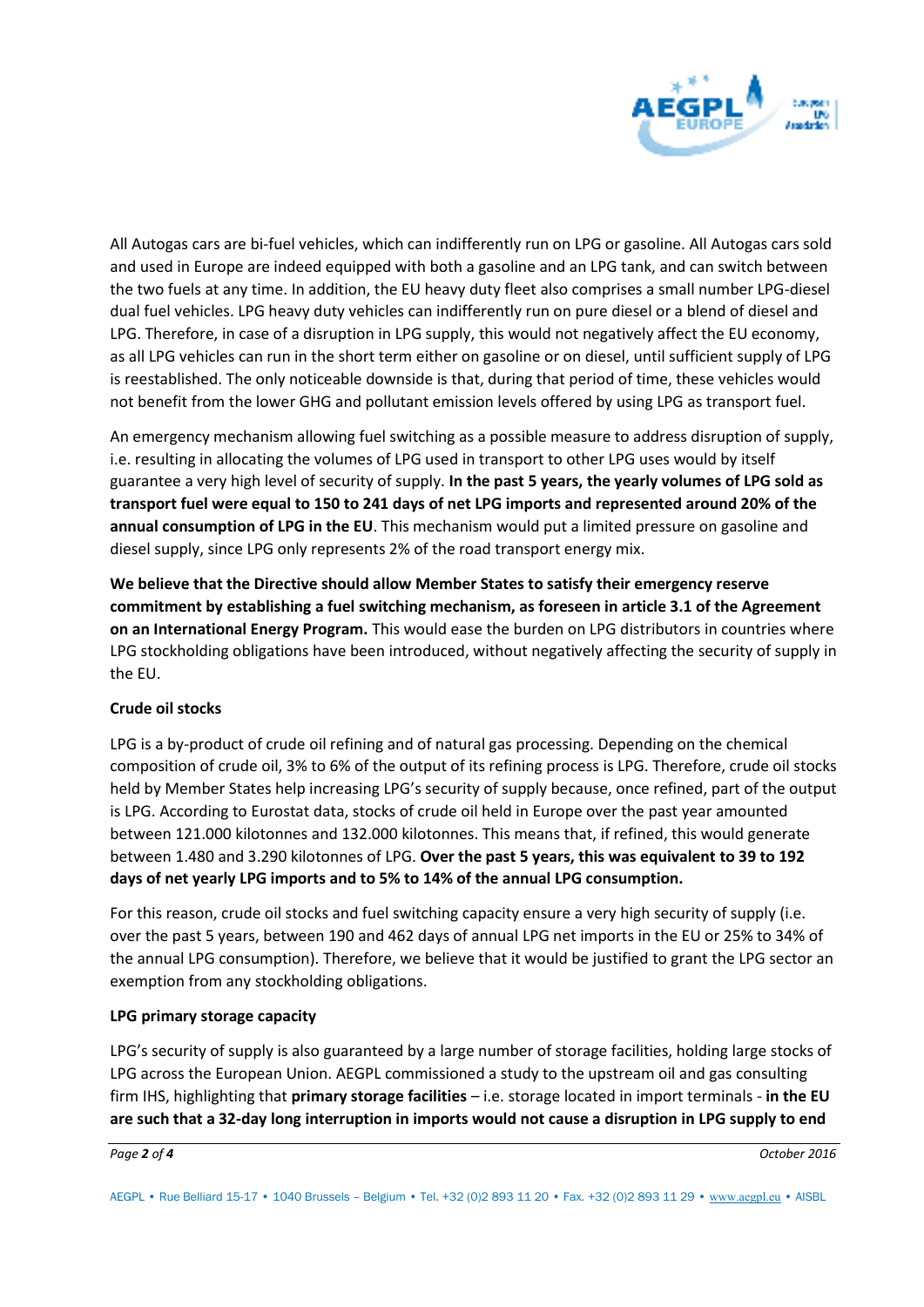

**users**. This estimate does not include the amount of LPG stored in secondary and tertiary storage facilities, which would allow the LPG sector to withstand an even longer interruption.

#### **Trade patterns**

As mentioned above, LPG is a by-product of both natural gas processing and crude oil refining. While most of the LPG produced in the EU derives from crude oil, 80% of the imported volumes come from natural gas. Its dual origin guarantees uninterrupted global production (and supply to the EU) in case of a global oil or gas crisis.

The EU currently imports LPG from Norway, one of its main trading partners, North America, CIS, North Africa, West Africa, the Middle East and Latin America. The abovementioned study underlines that the situation is unlikely to change in the next 20 years. This multiplicity of access points makes a disruption in LPG imports to the EU highly unlikely.

In case of a long lasting disruption in imports from one of the major LPG trading partners, EU countries would be able to put in place mechanisms allowing them to cope with it for over a year. Similarly, according to our analysis, all EU Member States individually meet comfortable levels of security of LPG supply. LPG remains in its liquid form under moderate pressure, and does not necessarily need to be refrigerated, making its transport into Europe by sea or rail both fast and flexible. In addition, it is worth noting that, in case of a partial disruption in the imports, it takes between 6 and 15 days to deliver LPG from its trading partners to the EU, hence there is no risk of interruption in the supply of LPG to end users.

Hence, even without holding any emergency stocks, LPG distributors can guarantee uninterrupted supply in the EU, if trading routes from one or more major countries are interrupted. This is thanks to the security of supply guaranteed by the fuel switching capacity of LPG in the transport sector and by the crude oil and LPG commercial stocks currently held in Europe. These largely give LPG distributors enough time to import additional volumes from exporters located in other regions, in order to overcome the challenges posed by a possible long lasting disruption of supply from one or more trading routes.

------------- For further information, please contact Jaume Loffredo at [Jaume.loffredo@aegpl.be](mailto:Jaume.loffredo@aegpl.be) or Samuel Maubanc at [samuel.maubanc@aegpl.be](mailto:samuel.maubanc@aegpl.be)

#### **About AEGPL (The European LPG Association)**

AEGPL is the sole representative of the LPG industry at European level, representing national LPG Associations as well as distributors and equipment manufacturers from across Europe. Our mission is to engage with EU decision-makers and the wider policy community in order to optimise the contribution that LPG - as a clean and immediately available energy source - can make to meeting Europe's energy and environmental challenges.

AEGPL • Rue Belliard 15-17 • 1040 Brussels – Belgium • Tel. +32 (0)2 893 11 20 • Fax. +32 (0)2 893 11 29 • [www.aegpl.eu](file://///aegpl-dc/Company/Documents%20and%20Settings/moniques/Local%20Settings/Temporary%20Internet%20Files/Content.Outlook/417KUO6M/www.aegpl.eu) • AISBL